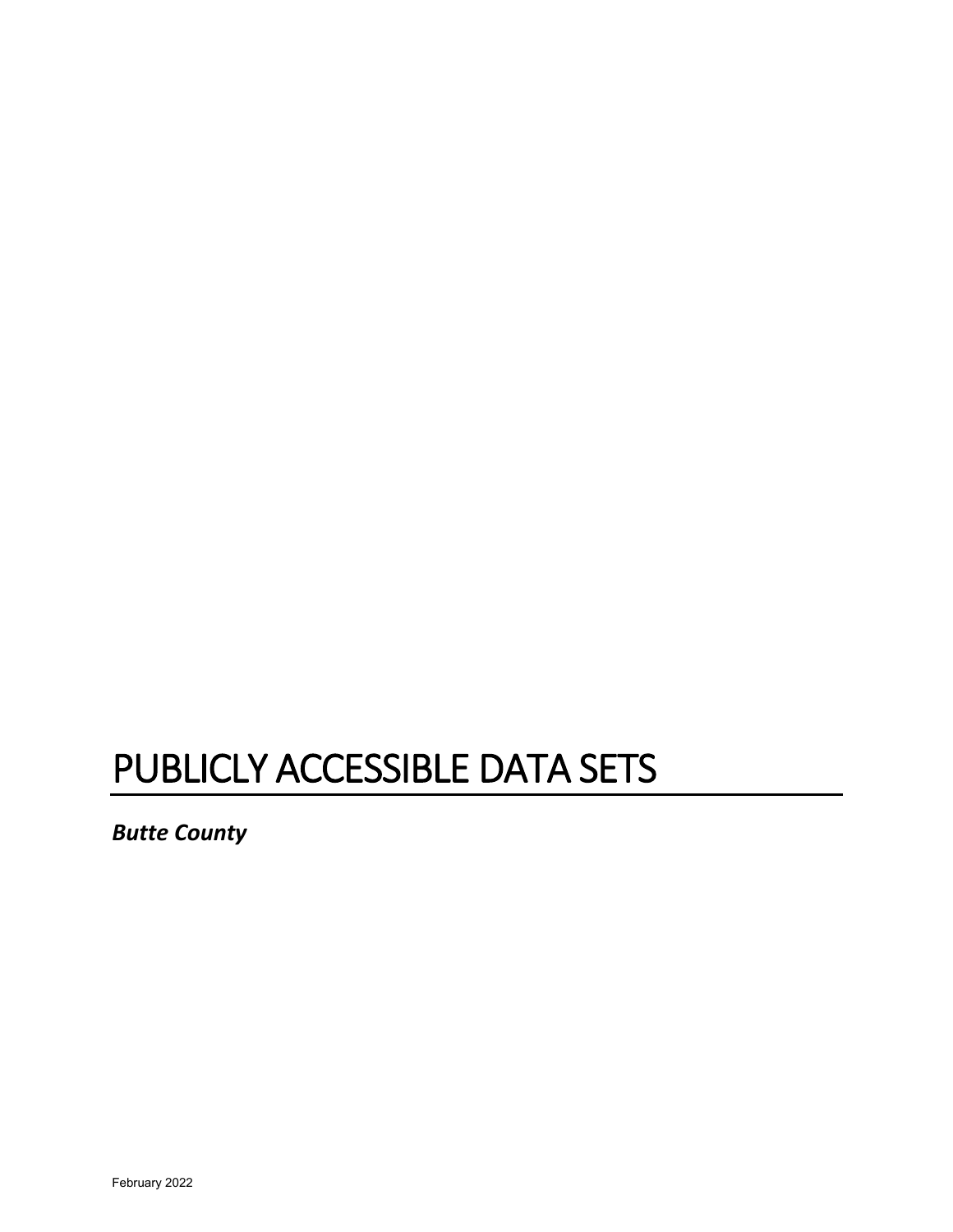# **Table of Contents**

| Population Estimates and Projections by Age, 2012 - 2020; With Projections for 2021, 2025, |
|--------------------------------------------------------------------------------------------|
|                                                                                            |
|                                                                                            |
|                                                                                            |
|                                                                                            |
|                                                                                            |
|                                                                                            |
|                                                                                            |
|                                                                                            |
|                                                                                            |
|                                                                                            |
|                                                                                            |
|                                                                                            |
|                                                                                            |
|                                                                                            |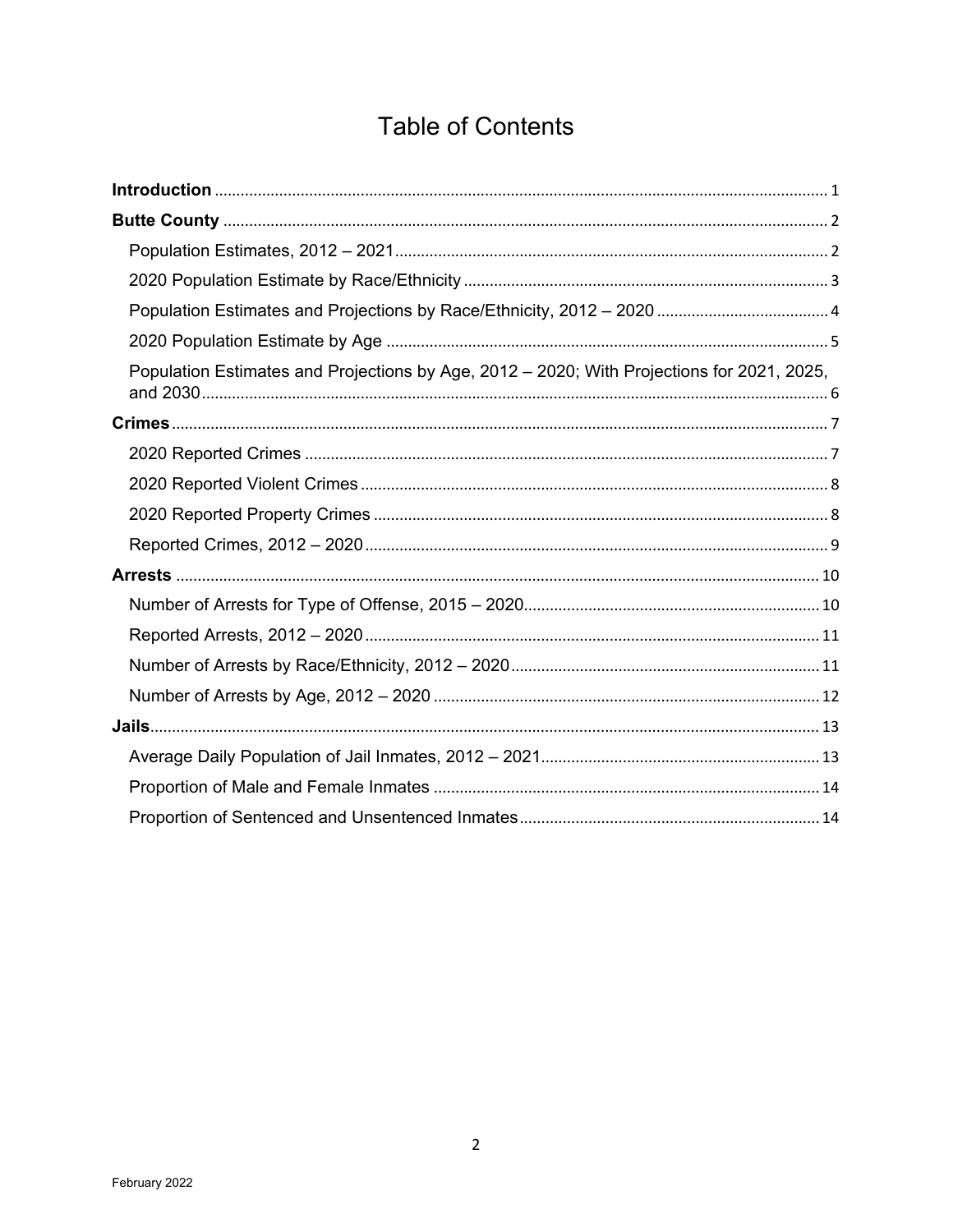# <span id="page-2-0"></span>**Introduction**

This document presents a sample of demographic and criminological information from publicly accessible data files. In addition to presenting summaries of information contained in the files, links to official publications and datasets have been provided. This summary is not intended to be a comprehensive listing of publicly accessible files. Relevant data are available from a number of sources and can be accessed online and through other mechanisms.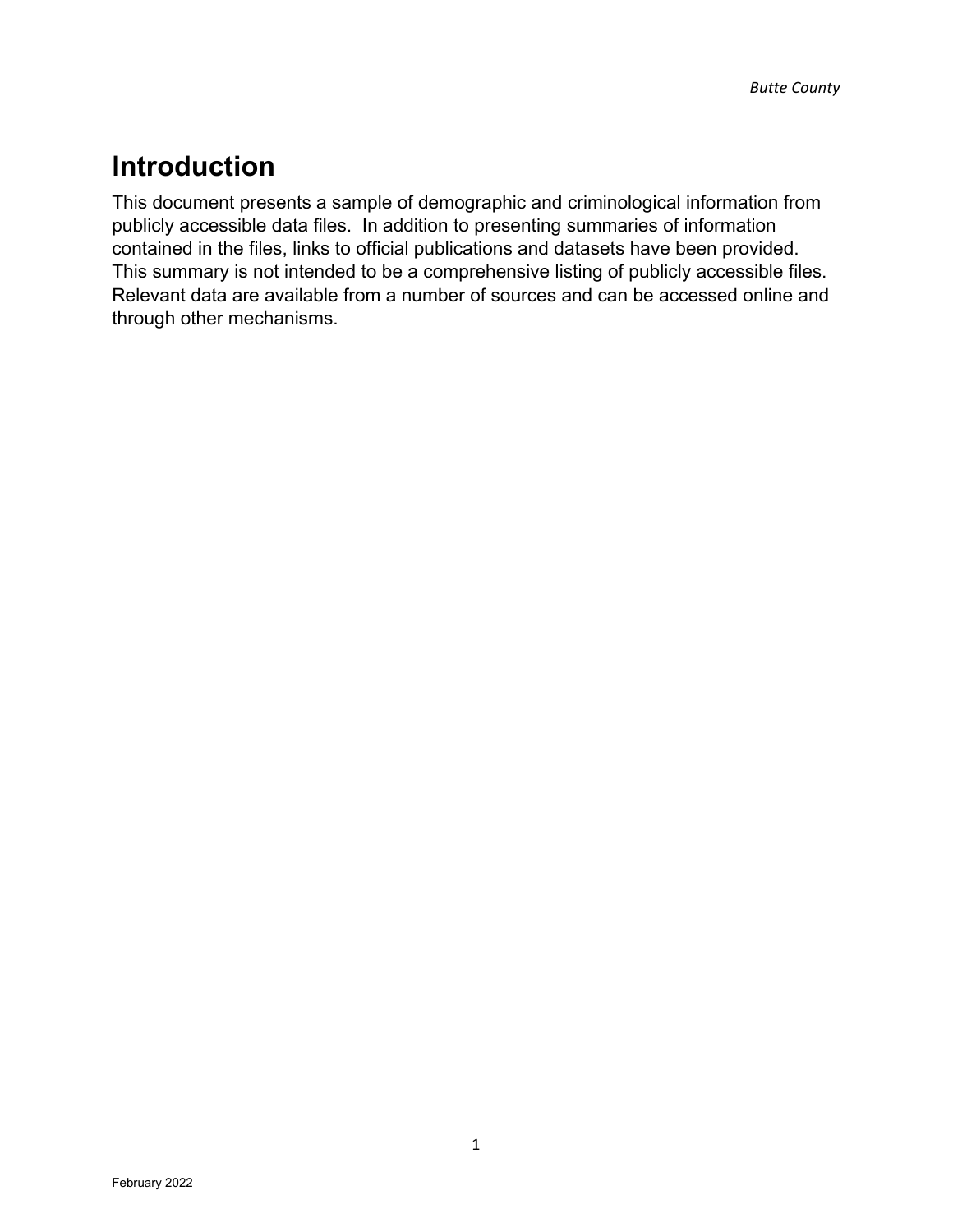This section presents information on the demographic characteristics of the population in:

#### <span id="page-3-0"></span>**Butte County**

#### **Population of Butte: 202,669**

These data were obtained from the California Department of Finance's *E-4: Population Estimates for Cities, Counties and the State, 2011-2021 with 2010 Census Benchmark, May 2021* report [\(https://www.dof.ca.gov/Forecasting/Demographics/Estimates/e-](https://www.dof.ca.gov/Forecasting/Demographics/Estimates/e-4/2010-21/)[4/2010-21/\)](https://www.dof.ca.gov/Forecasting/Demographics/Estimates/e-4/2010-21/).

<span id="page-3-1"></span>

### Population Estimates, 2012 – 2021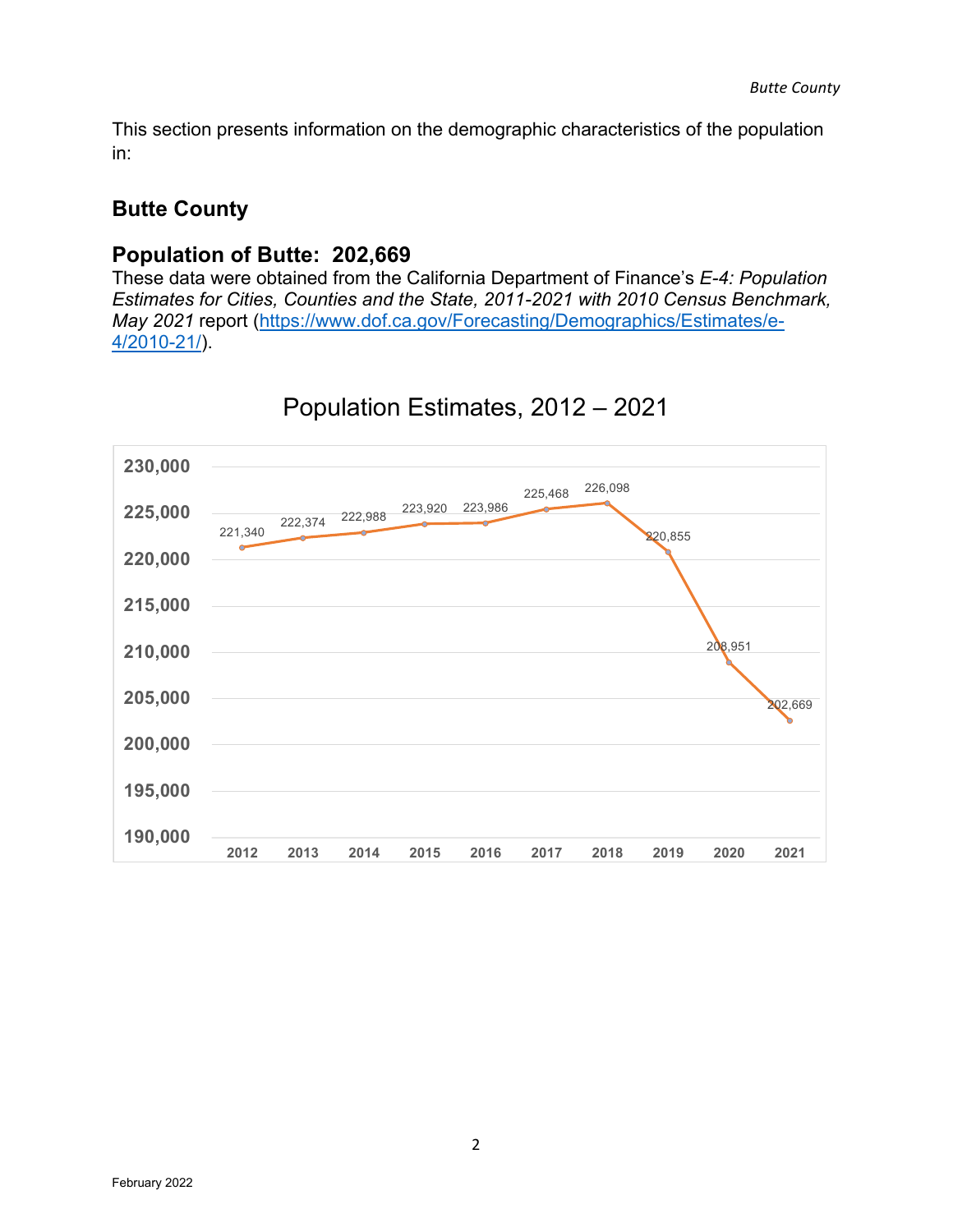The information below consists of the race/ethnicity composition of:

#### **Butte County**

The population data were obtained from the California Department of Finance's *P-2D: Total Population by Total Hispanic and Non-Hispanic Race, 2010-2060 July 2021* report [\(http://www.dof.ca.gov/Forecasting/Demographics/Projections/](http://www.dof.ca.gov/Forecasting/Demographics/Projections/)[http://www.dof.ca.gov/Forec](http://www.dof.ca.gov/Forecasting/Demographics/Projections/) [asting/Demographics/Projections/](http://www.dof.ca.gov/Forecasting/Demographics/Projections/)).

<span id="page-4-0"></span>

### 2020 Population Estimate by Race/Ethnicity

AIAN = American Indian/Alaska Native NHPI = Native Hawaiian/ Pacific Islander MR = Multi-Racial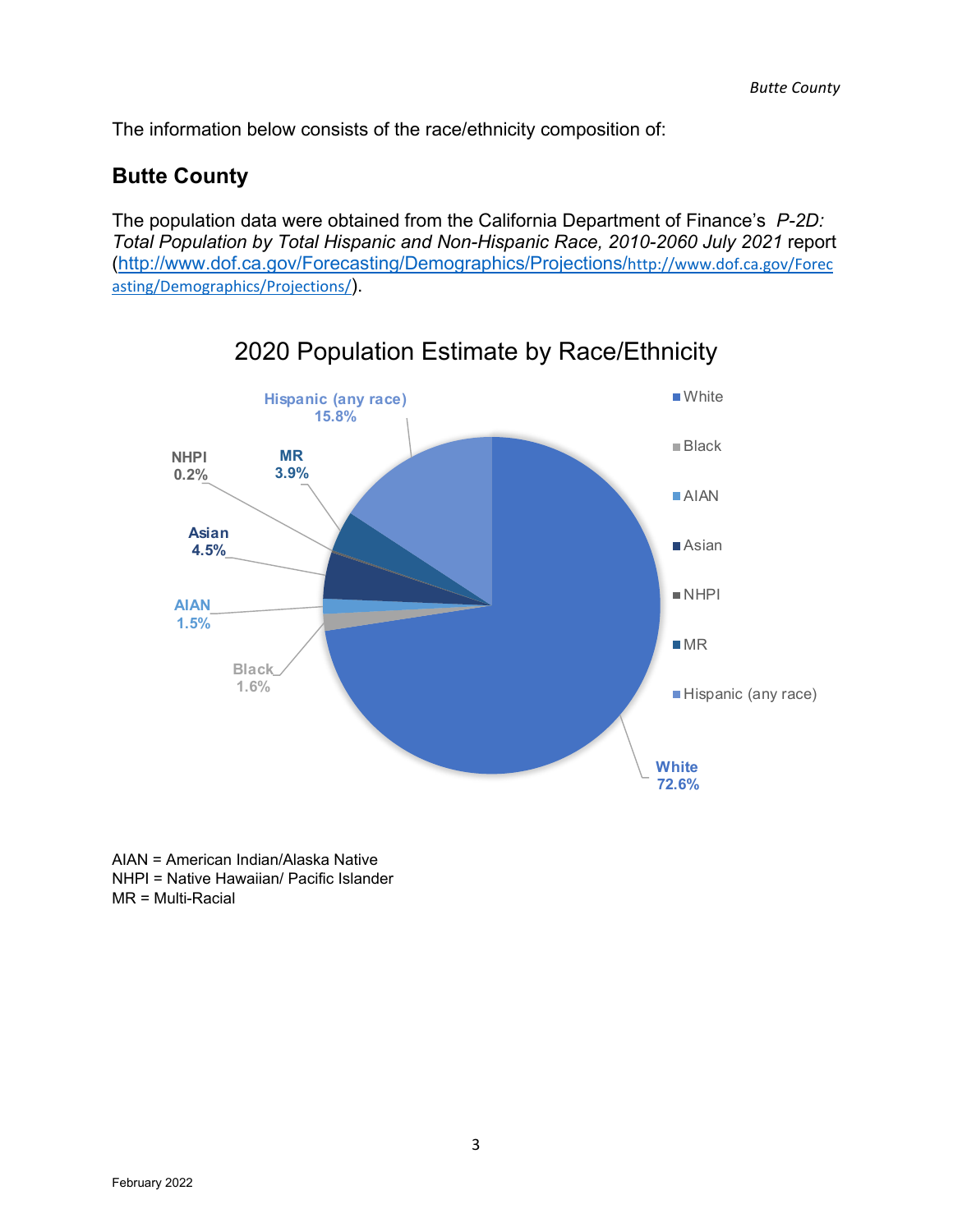### Population Estimates and Projections by Race/Ethnicity, 2012 – 2020 With Projections for 2021, 2025, and 2030

| <b>Race/Ethnicity</b> |         |         | <b>Projections</b> |         |         |         |         |         |         |         |         |         |
|-----------------------|---------|---------|--------------------|---------|---------|---------|---------|---------|---------|---------|---------|---------|
|                       | 2012    | 2013    | 2014               | 2015    | 2016    | 2017    | 2018    | 2019    | 2020    | 2021    | 2025    | 2030    |
| White                 | 165,794 | 165,279 | 165,614            | 165,393 | 164,881 | 165,385 | 165,236 | 156,129 | 149,778 | 164,222 | 165,072 | 167,327 |
| <b>Black</b>          | 3,266   | 3,315   | 3,364              | 3,429   | 3,502   | 3,554   | 3,612   | 3,431   | 3,324   | 3,704   | 3,939   | 4,245   |
| <b>AIAN</b>           | 3,446   | 3,435   | 3,448              | 3,427   | 3,418   | 3,392   | 3,386   | 3,161   | 3,015   | 3,287   | 3,258   | 3,318   |
| Asian                 | 9,283   | 9,357   | 9,487              | 9,607   | 9,722   | 9,862   | 9,999   | 9,515   | 9,192   | 10,117  | 10,471  | 10,917  |
| <b>NHPI</b>           | 423     | 425     | 426                | 424     | 429     | 437     | 449     | 457     | 443     | 462     | 485     | 533     |
| <b>MR</b>             | 7,497   | 7,681   | $^{\prime}$ ,889   | 8,058   | 8,249   | 8,430   | 8,589   | 8,252   | 8,061   | 9,008   | 9,725   | 10,581  |
| Hispanic (any race)   | 32,287  | 32,702  | 33,221             | 33,685  | 34,185  | 34,774  | 35,169  | 33,587  | 32,549  | 36,110  | 37,741  | 39,953  |

<span id="page-5-0"></span>AIAN = American Indian/Alaska Native

NHPI = Native Hawaiian/ Pacific Islander

MR = Multi-Racial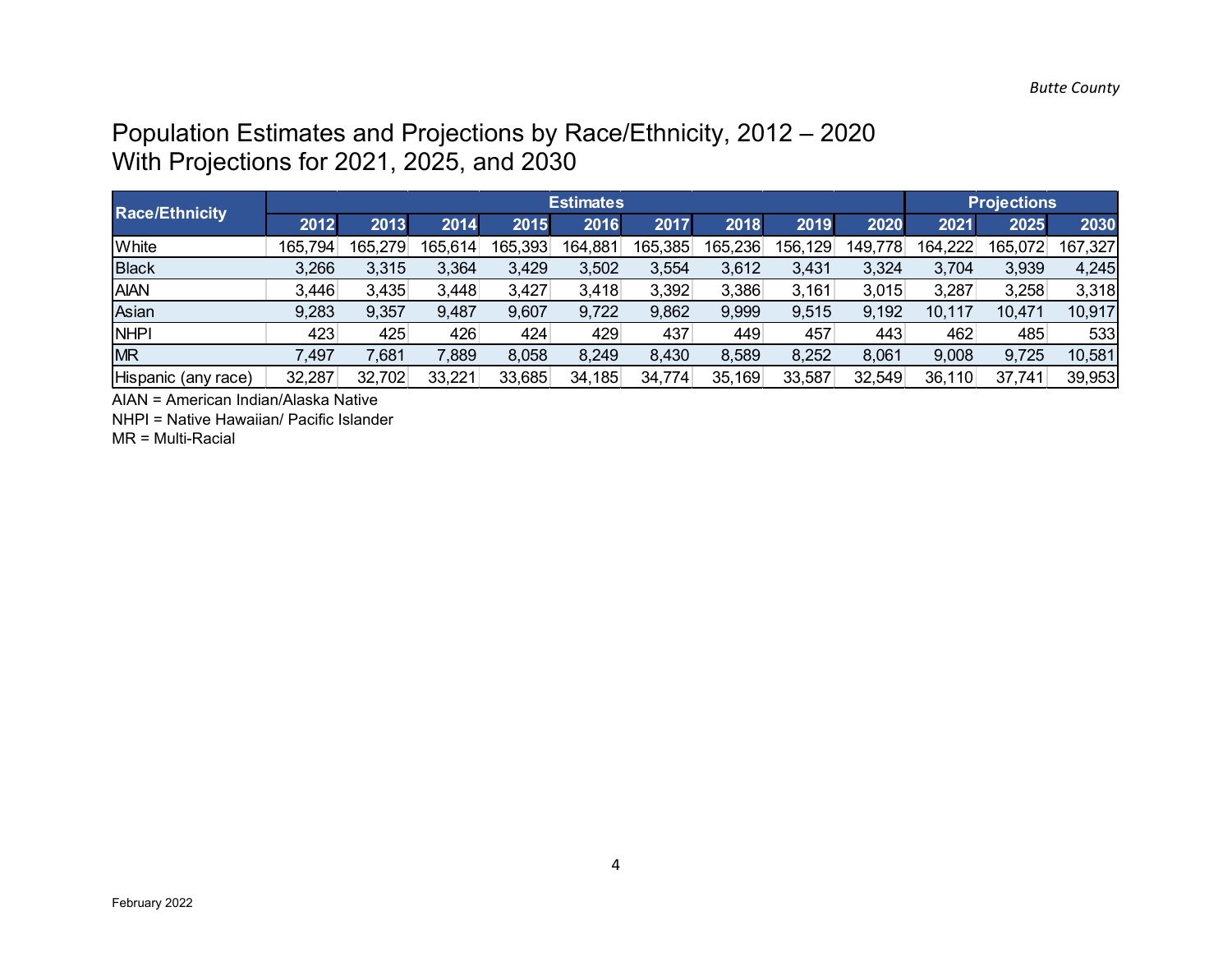The information below consists of the age composition of:

#### **Butte County**

The population data comes from the California Department of Finance's *P-2B: Population Projections by Individual Year of Age, 2010-2060, July 2021* report [\(http://www.dof.ca.gov/Forecasting/Demographics/Projections/](http://www.dof.ca.gov/Forecasting/Demographics/Projections/)[http://www.dof.ca.gov/Forec](http://www.dof.ca.gov/Forecasting/Demographics/Projections/) [asting/Demographics/Projections/](http://www.dof.ca.gov/Forecasting/Demographics/Projections/)).

<span id="page-6-0"></span>

### 2020 Population Estimate by Age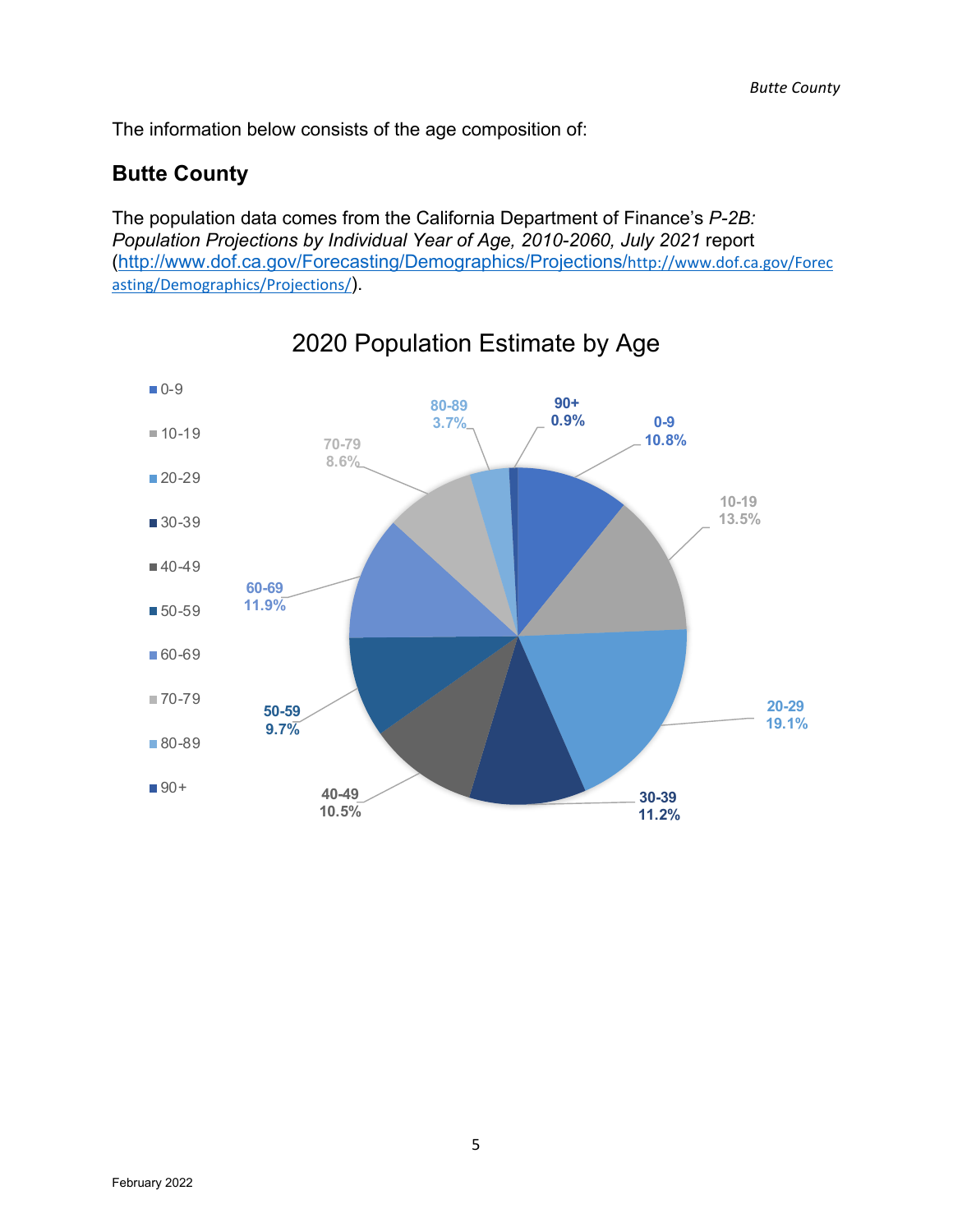Population Estimates and Projections by Age, 2012 – 2020; With Projections for 2021, 2025, and 2030

<span id="page-7-0"></span>

| <b>Population</b> |        |        | <b>Projections</b> |        |        |        |        |        |        |        |        |        |
|-------------------|--------|--------|--------------------|--------|--------|--------|--------|--------|--------|--------|--------|--------|
| <b>Group</b>      | 2012   | 2013   | 2014               | 2015   | 2016   | 2017   | 2018   | 2019   | 2020   | 2021   | 2025   | 2030   |
| $0-9$             | 24,809 | 24.590 | 24,713             | 24.791 | 24,611 | 24,598 | 24,611 | 23,291 | 22,302 | 24,432 | 24,615 | 24,776 |
| $10 - 19$         | 30.601 | 30.702 | 30,913             | 30,832 | 30,787 | 30,938 | 30,938 | 29,188 | 27,937 | 30,561 | 30,531 | 30,466 |
| 20-29             | 39.131 | 39.279 | 39,425             | 40,067 | 40,935 | 41,884 | 42,412 | 40,628 | 39,456 | 43,109 | 43,727 | 44.013 |
| 30-39             | 23.878 | 24.246 | 24.791             | 24,954 | 25,029 | 25,172 | 25,415 | 24,145 | 23,141 | 26,170 | 28,123 | 31,829 |
| 40-49             | 24,451 | 24,031 | 23,766             | 23,444 | 23,434 | 23,600 | 23,589 | 22,400 | 21,691 | 23,838 | 25,249 | 25,957 |
| 50-59             | 28,889 | 28.048 | 26,976             | 25,915 | 24,882 | 24,059 | 23,320 | 21,266 | 19,951 | 21,489 | 20.527 | 21.433 |
| 60-69             | 25,691 | 26.412 | 27,439             | 28,103 | 28,359 | 28,303 | 28,031 | 26,067 | 24,566 | 26,383 | 22,981 | 20,269 |
| 70-79             | 13,998 | 14,526 | 15,140             | 15,654 | 16,243 | 17,252 | 18,209 | 17,899 | 17,821 | 20,127 | 22,605 | 22,364 |
| 80-89             | 8,469  | 8,319  | 8,254              | 8,264  | 8,155  | 8,199  | 8,088  | 7,869  | 7,728  | 8,729  | 10,040 | 13,099 |
| $90+$             | 2,024  | .992   | 1,985              | 1,958  | 1,915  | 1,798  | 1,804  | 1,776  | 1,767  | 2,070  | 2,241  | 2,603  |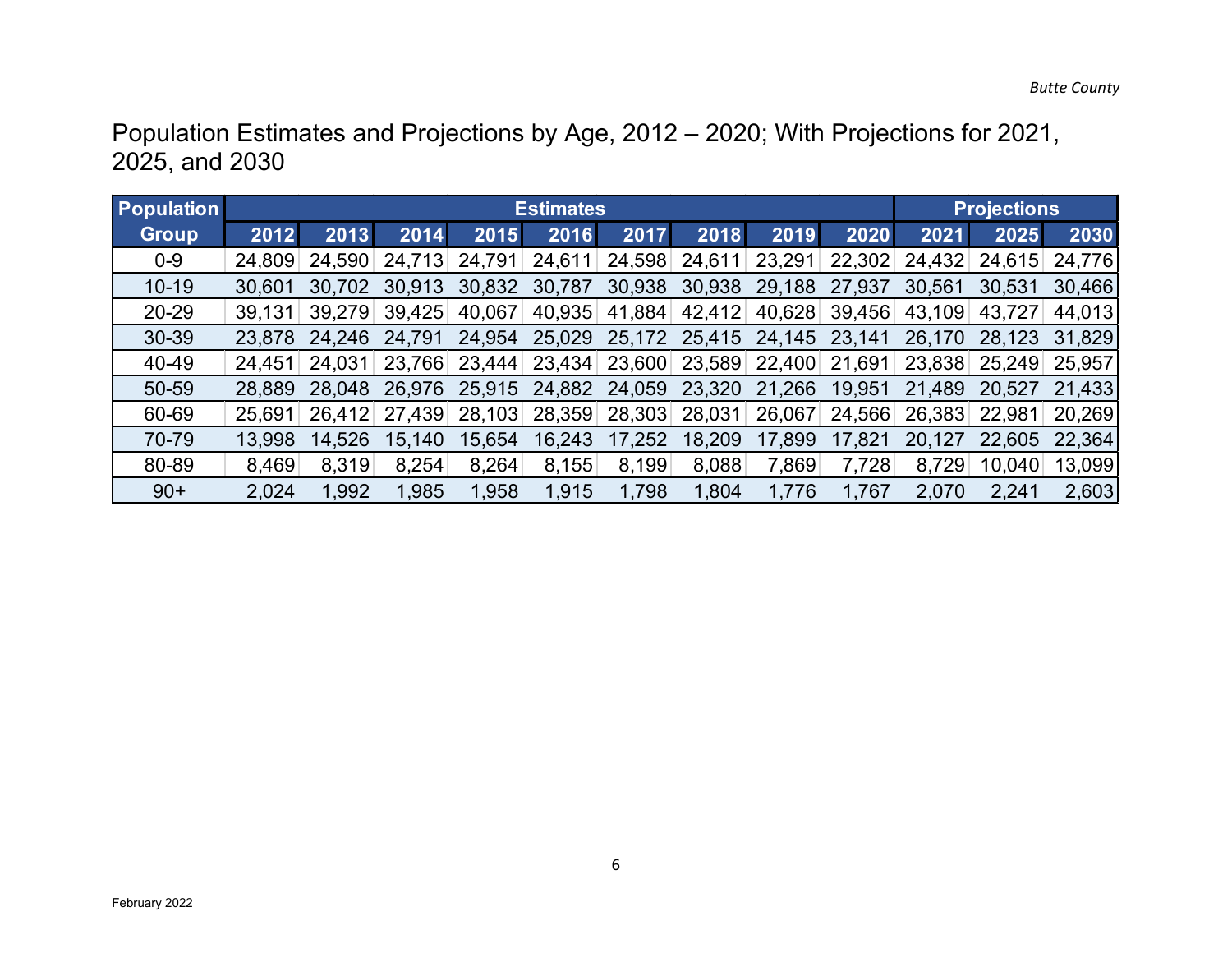# <span id="page-8-0"></span>**Crimes**

This section presents information on the number and type of reported crimes in:

#### **Butte County**

The information summarized in this section comes from the California Department of Justice's *Crime and Clearance Data 1985-2020* file [\(https://openjustice.doj.ca.gov/data\)](https://openjustice.doj.ca.gov/data), and also appears in the annual *Crime in California* publication [\(https://oag.ca.gov/cjsc/pubs\)](https://oag.ca.gov/cjsc/pubs). This section includes charts and tables summarizing major offense categories.

<span id="page-8-1"></span>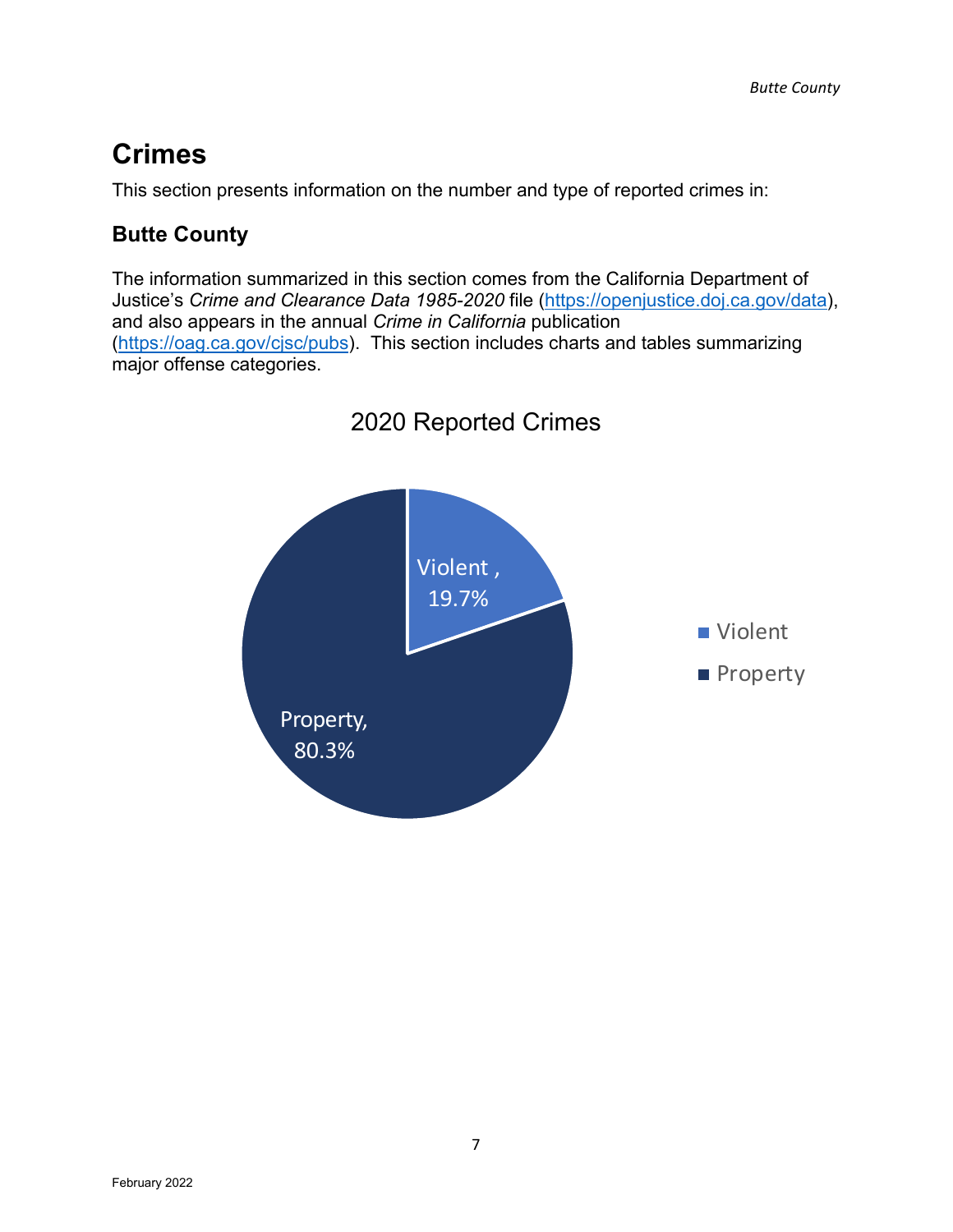<span id="page-9-0"></span>

### 2020 Reported Violent Crimes

2020 Reported Property Crimes

<span id="page-9-1"></span>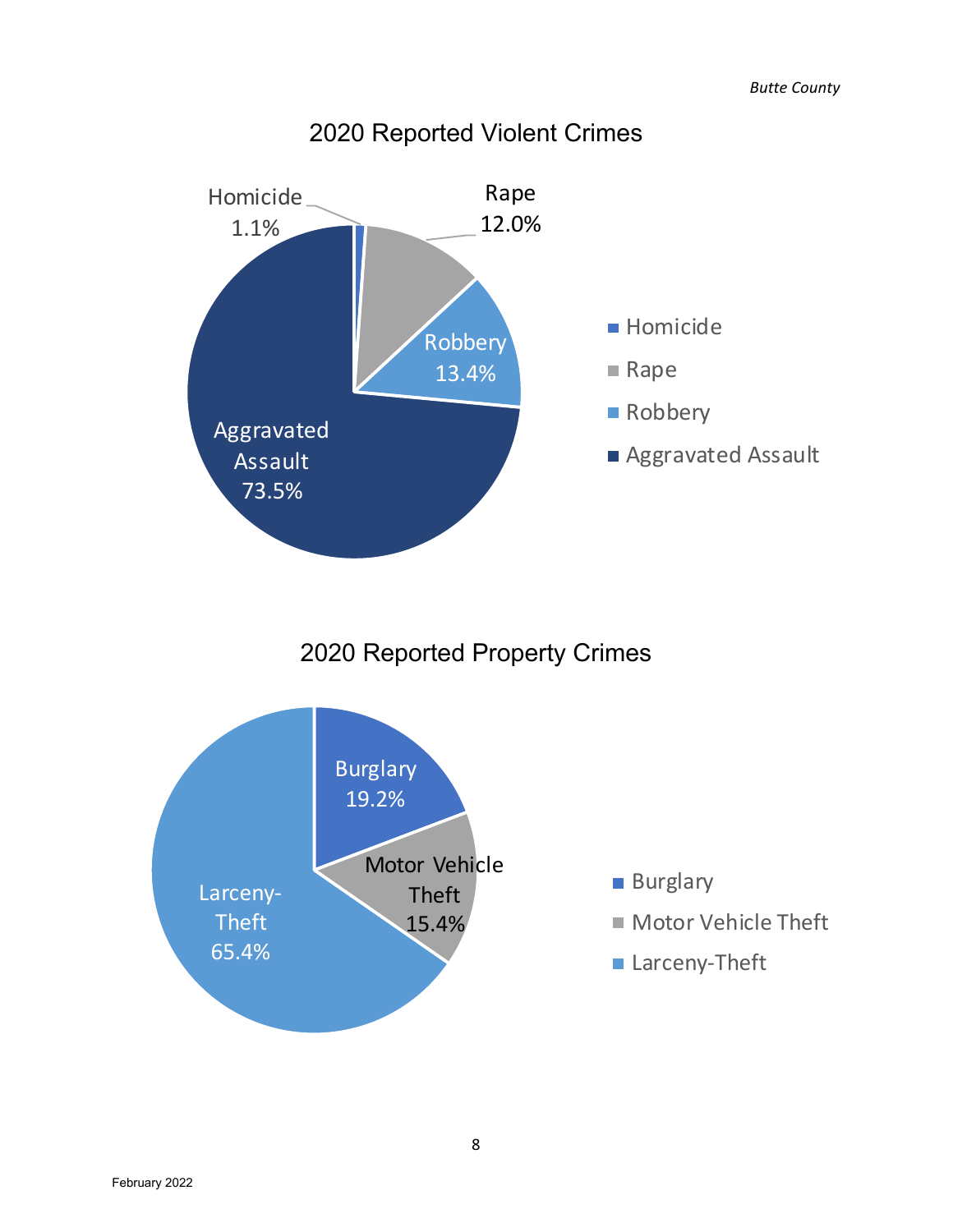# <span id="page-10-0"></span>Reported Crimes, 2012 – 2020

|                            | 2012  | 2013  | 2014  | 2015  | 2016  | 2017  | 2018  | 2019  | 2020  |
|----------------------------|-------|-------|-------|-------|-------|-------|-------|-------|-------|
| <b>Violent</b>             | 684   | 634   | 678   | 778   | 790   | 921   | 1,214 | 1,024 | 1,069 |
| Homicide                   | 11    | 13    | 11    |       | 4     |       | 10    |       | 12    |
| Rape                       | 75    | 79    | 76    | 118   | 133   | 182   | 152   | 180   | 128   |
| Robbery                    | 167   | 148   | 149   | 147   | 138   | 143   | 178   | 167   | 143   |
| <b>Aggravated Assault</b>  | 431   | 394   | 442   | 506   | 515   | 589   | 874   | 670   | 786   |
|                            |       |       |       |       |       |       |       |       |       |
| <b>Property</b>            | 5,659 | 6,223 | 6,631 | 7,543 | 7,307 | 7,280 | 5,824 | 5,322 | 4,345 |
| <b>Burglary</b>            | 1,919 | 1,685 | 1,667 | 1,899 | 1,755 | 1,599 | 1,242 | 1,111 | 836   |
| <b>Motor Vehicle Theft</b> | 593   | 896   | 760   | 947   | 1,021 | 941   | 820   | 868   | 669   |
| Larceny-Theft              | 3,147 | 3,642 | 4,204 | 4,697 | 4,531 | 4,740 | 3,762 | 3,343 | 2,840 |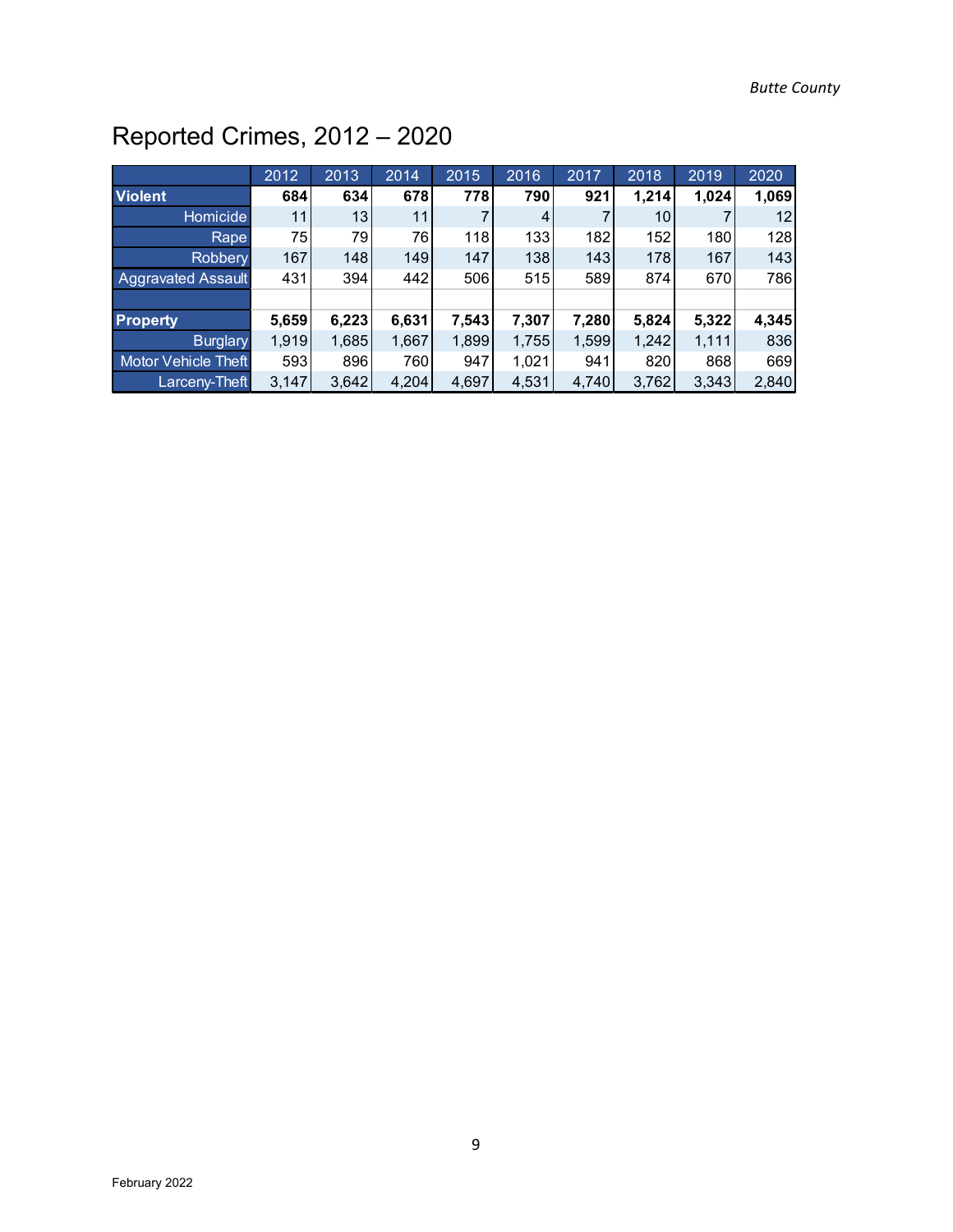# <span id="page-11-0"></span>**Arrests**

This section presents information on the number of arrests made by reporting law enforcement agencies in:

#### **Butte County**

The information summarized in this section includes the number of arrests for different types of offenses, the race/ethnicity of arrestees, and the ages of arrestees. Information reported in this section comes from the California Department of Justice's *Online Arrest Data 2008-2020* file [\(https://openjustice.doj.ca.gov/data\)](https://openjustice.doj.ca.gov/data), and also appears in the annual *Crime in California* publication [\(https://oag.ca.gov/cjsc/pubs\)](https://oag.ca.gov/cjsc/pubs).

Two important caveats to keep in mind:

- the number of arrests represent the number of arrests made, not the number of individuals arrested (a person can be arrested more than one time)
- the reported arrest offense is the most serious offense (the one with the most severe possible sanction).

<span id="page-11-1"></span>

#### Number of Arrests for Type of Offense, 2015 – 2020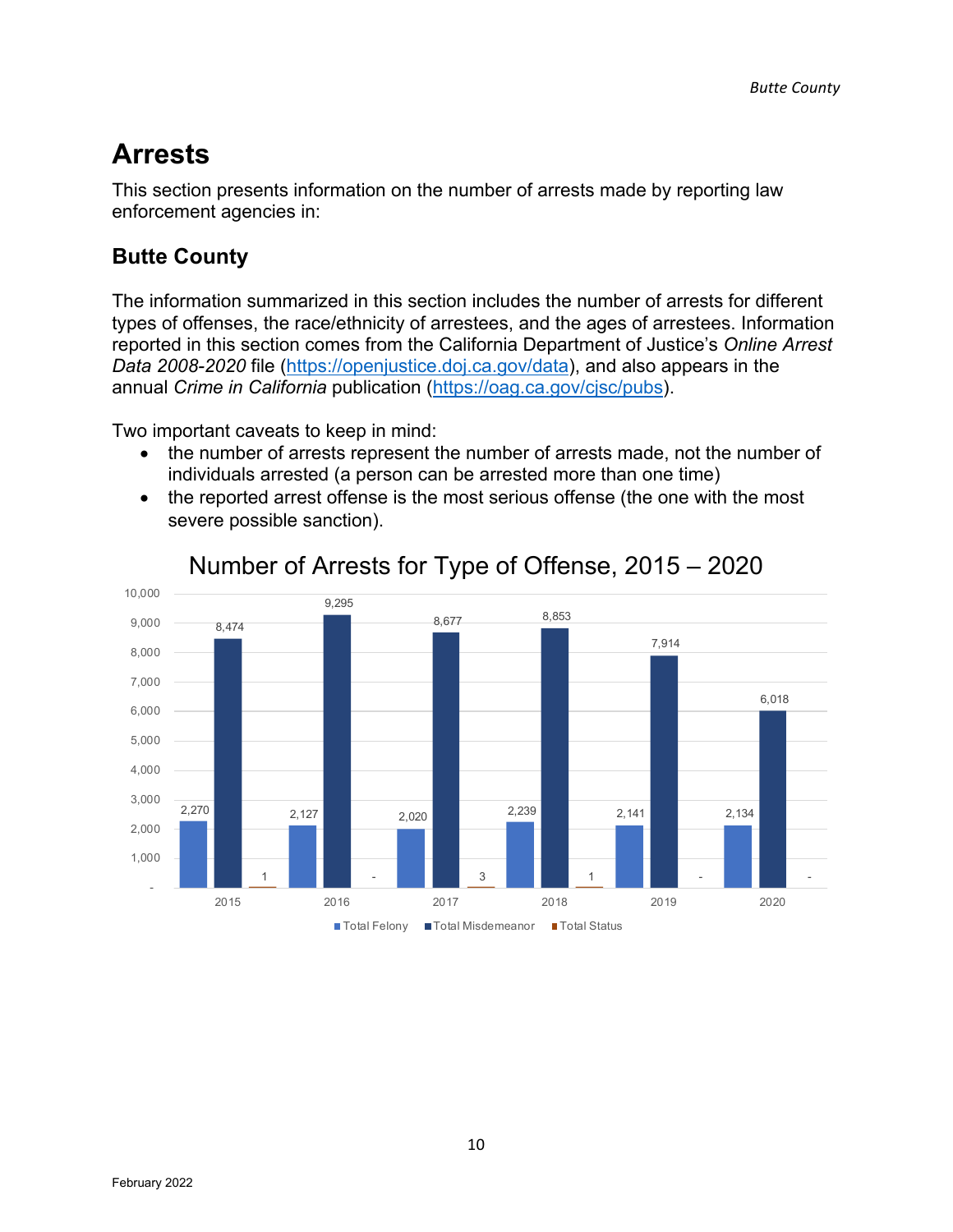### <span id="page-12-0"></span>Reported Arrests, 2012 – 2020

|                          | 2012   | 2013   | 2014   | 2015   | 2016   | 2017   | 2018   | 2019   | 2020  |
|--------------------------|--------|--------|--------|--------|--------|--------|--------|--------|-------|
| <b>Total Felony</b>      | 2,822  | 2,955  | 3,045  | 2,270  | 2,127  | 2,020  | 2,239  | 2,141  | 2,134 |
| <b>Violent</b>           | 702    | 622    | 648    | 601    | 631    | 665    | 785    | 695    | 755   |
| <b>Property</b>          | 652    | 637    | 670    | 461    | 513    | 549    | 437    | 445    | 350   |
| Drug                     | 1,023  | 1,124  | 1,151  | 688    | 423    | 224    | 229    | 268    | 342   |
| <b>Sex</b>               | 39     | 31     | 45     | 40     | 31     | 42     | 47     | 53     | 48    |
| All other                | 406    | 541    | 531    | 480    | 529    | 540    | 741    | 680    | 639   |
| <b>Total Misdemeanor</b> | 7,736  | 8,004  | 7,547  | 8.474  | 9,295  | 8,677  | 8,853  | 7.914  | 6,018 |
| <b>Total Status</b>      | 13     | 8      | 4      |        | N/A    | 3      |        | N/A    | N/A   |
| <b>TOTAL</b>             | 10.571 | 10.967 | 10.596 | 10.745 | 11.422 | 10.700 | 11.093 | 10.055 | 8,152 |

### <span id="page-12-1"></span>Number of Arrests by Race/Ethnicity, 2012 – 2020

|                 | 2012   | 2013   | 2014   | 2015   | 2016   | 2017   | 2018   | 2019   | 2020   |
|-----------------|--------|--------|--------|--------|--------|--------|--------|--------|--------|
| <b>Black</b>    | 726    | 802    | 805    | 767    | 797    | 685    | 727    | 785    | 625    |
| <b>Hispanic</b> | 1.456  | 1.541  | 1.486  | 1,333  | 1.454  | 1.490  | 1.749  | 1.701  | 1,274  |
| <b>White</b>    | 10.576 | 10.913 | 10.707 | 10.318 | 10.596 | 9.919  | 10.167 | 9.124  | 7,884  |
| <b>Other</b>    | 635    | 666    | 643    | 597    | 702    | 626    | 689    | 586    | 503    |
| <b>TOTAL</b>    | 13.393 | 13.922 | 13.641 | 13.015 | 13.549 | 12.720 | 13.332 | 12.196 | 10.286 |



### 2020 Arrests by Race/Ethnicity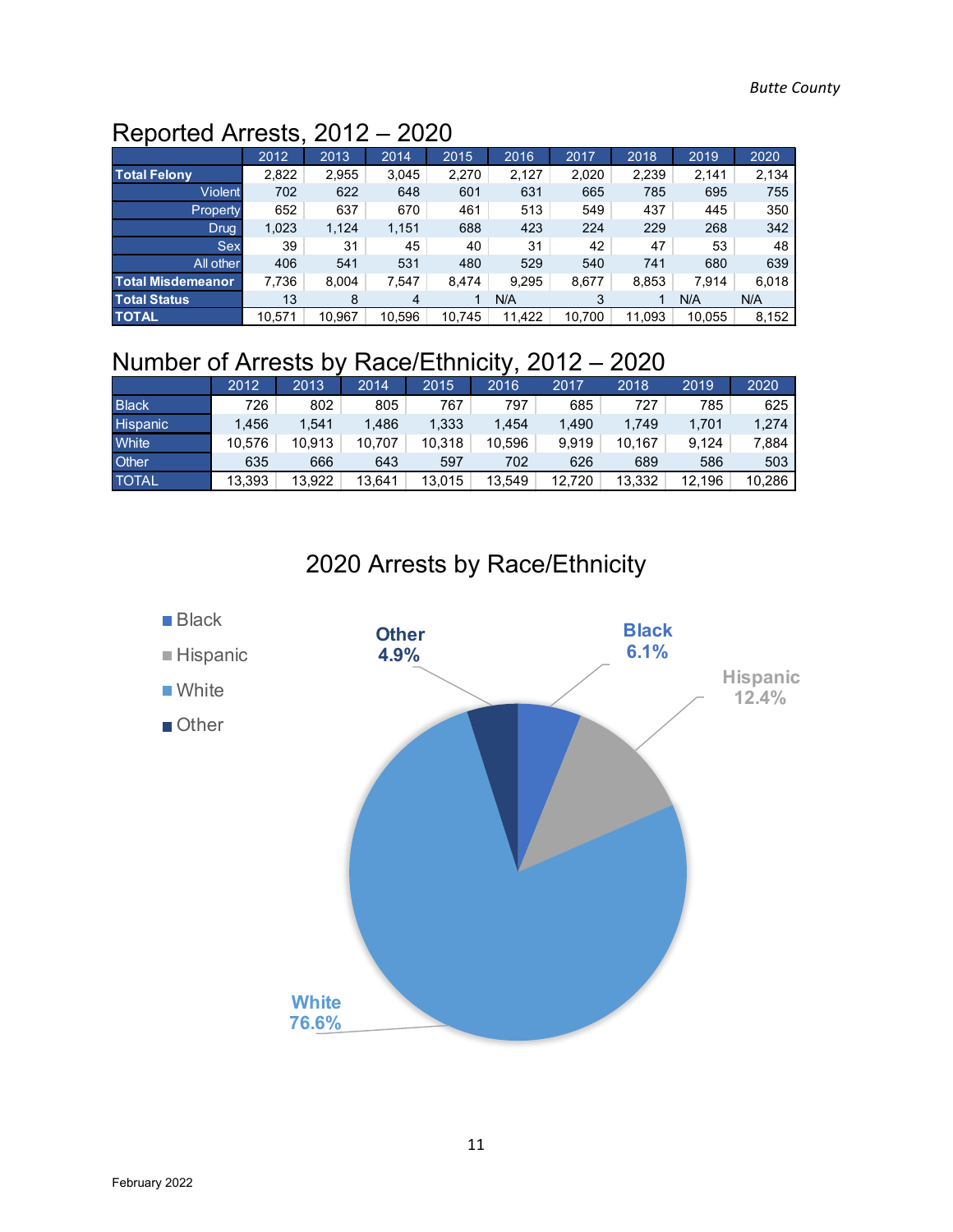### <span id="page-13-0"></span>Number of Arrests by Age, 2012 – 2020

|             |       |       | ີ     |       |       |       |       |       |       |
|-------------|-------|-------|-------|-------|-------|-------|-------|-------|-------|
|             | 2012  | 2013  | 2014  | 2015  | 2016  | 2017  | 2018  | 2019  | 2020  |
| Under 18    | ,066  | 909   | 663   | 592   | 570   | 491   | 493   | 460   | 266   |
| 18-19       | 919   | 909   | 810   | 714   | 620   | 527   | 473   | 520   | 314   |
| 20-29       | 4,483 | 4,653 | 4,381 | 4,184 | 4,269 | 3,866 | 3,912 | 3,586 | 2,871 |
| 30-39       | 2,902 | 3,282 | 3,474 | 3,401 | 3,738 | 3,673 | 3,829 | 3,709 | 3,280 |
| 40-69       | 3,981 | 4,107 | 4,230 | 4,057 | 4,274 | 4,098 | 4,567 | 3,858 | 3,480 |
| 70 and over | 42    | 62    | 83    | 67    | 78    | 65    | 58    | 63    | 75    |



2020 Arrests by Age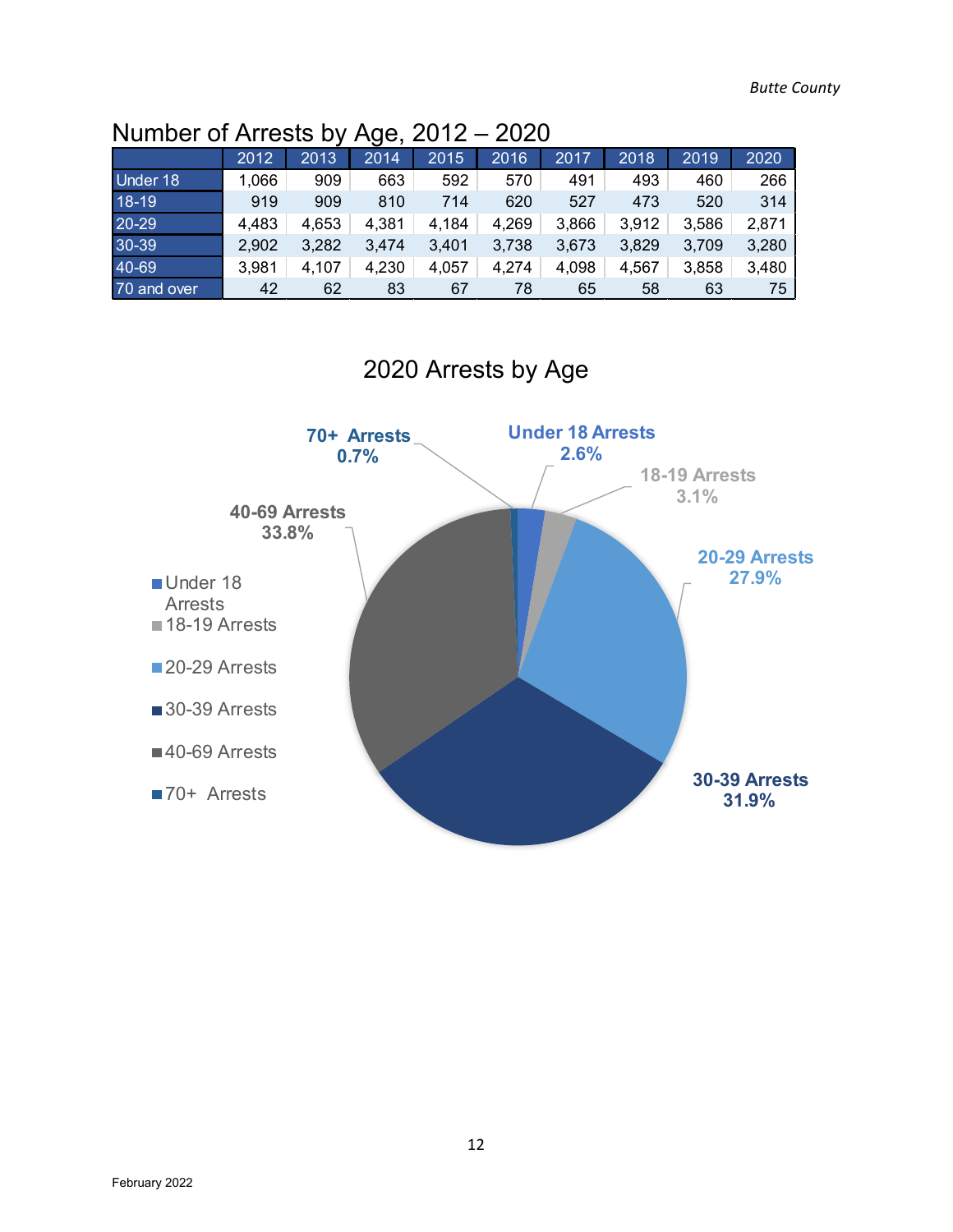# <span id="page-14-0"></span>**Jails**

This section presents information on the jail inmate population in:

#### **Butte County**

The data in this section comes from the Board of State and Community Corrections *Jail Profile Survey – Online Querying* [\(https://app.bscc.ca.gov/joq//jps/QuerySelection.asp\)](https://app.bscc.ca.gov/joq/jps/QuerySelection.asp), and also appears in the quarterly *Jail Profile Survey* report [\(http://www.bscc.ca.gov/s\\_fsojailprofilesurvey.php\)](http://www.bscc.ca.gov/s_fsojailprofilesurvey.php).

The information summarized in this section includes: the average daily population of jail inmates, the average daily population of male and female inmates, and the average daily population of unsentenced<sup>[1](#page-14-2)</sup> and sentenced inmates<sup>[2](#page-14-3)</sup> (inmates who have been sentenced on all charges). Data for 2021 are for the first three quarters only (January through September).

<span id="page-14-1"></span>

### Average Daily Population of Jail Inmates, 2012 – 2021

<span id="page-14-2"></span> $1$  Unsentenced inmates are individuals who are in custody and are awaiting sentencing on one or more charges. This would include individuals who have just been booked into jail, those in custody awaiting court hearings, those in custody awaiting trial, those being held during trial, and those who have been tried and are awaiting sentencing.

<span id="page-14-3"></span> $2$  Sentenced inmates are individuals who have been tried and sentenced on all charges, and are awaiting transport to prison, or are serving some portion of their sentence in jail.